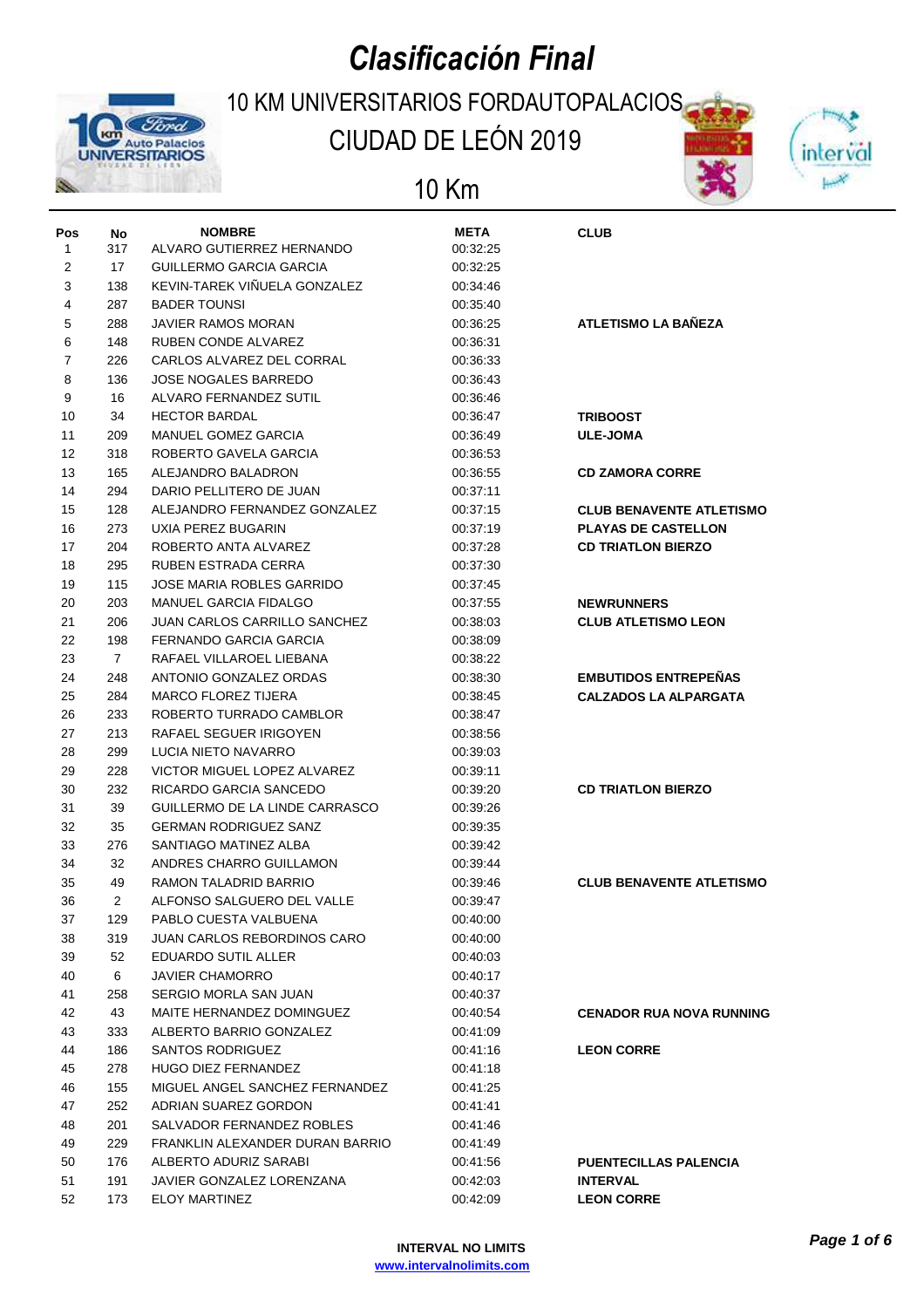

## CIUDAD DE LEÓN 2019



| Pos | No           | <b>NOMBRE</b>                          | <b>META</b> | <b>CLUB</b>                                |
|-----|--------------|----------------------------------------|-------------|--------------------------------------------|
| 53  | 244          | LUIS MARIANO MATEOS DELGADO            | 00:42:12    |                                            |
| 54  | 184          | JOSE MANUEL RIOS DEL CAÑO              | 00:42:15    |                                            |
| 55  | 93           | JUAN MANUEL CARRERA FERNANDEZ          | 00:42:20    |                                            |
| 56  | 221          | PABLO RUBIO GARCIA                     | 00:42:22    |                                            |
| 57  | 37           | ROBERTO ALONSO SASTRE                  | 00:42:23    |                                            |
| 58  | 223          | <b>CARLOS CORREDOR</b>                 | 00:42:24    | <b>NEWRUNNERS</b>                          |
| 59  | 271          | RAUL MARTINEZ CASTAÑEDA                | 00:42:29    |                                            |
| 60  | 303          | PEDRO IVAN HIDALGO YANES               | 00:42:33    |                                            |
| 61  | 302          | JESUS GOMEZ DE RAMON DE LEON           | 00:42:40    |                                            |
| 62  | 285          | JOSE RAMON DENGRA RICO                 | 00:42:43    | <b>MTB RUNNERS LEON</b>                    |
| 63  | 90           | ALFONSO FRONTAURA GALAN                | 00:42:51    |                                            |
| 64  | 249          | PABLO CARRIZO AGUADO                   | 00:43:10    |                                            |
| 65  | 222          | ALEJANDRO MARTINEZ MATEOS              | 00:43:13    |                                            |
| 66  | 241          | JOSE ALBERTO MENDEZ FLOREZ             | 00:43:17    |                                            |
| 67  | 224          | SANTIAGO GARCIA BORREGO                | 00:43:21    |                                            |
| 68  | 239          | GUILLERMO GONZALEZ ALONSO              | 00:43:24    |                                            |
| 69  | 179          | <b>CARLOS RODRIGUEZ TORRES</b>         | 00:43:28    | LA DESPENSA DE FER RUNNING                 |
| 70  | 55           | PEDRO M DE LA SERNA                    | 00:43:31    |                                            |
| 71  | 282          | JUAN JOSE A L                          | 00:43:33    |                                            |
| 72  | 214          | DIEGO ALONSO PEREZ                     | 00:43:35    |                                            |
| 73  | 44           | TOMAS FERNANDEZ ALONSO                 | 00:43:36    | <b>ESCUELA DEL CORREDOR ULE</b>            |
| 74  | 218          | JOSE ANTONIO GUTIERREZ GUERRA          | 00:43:41    |                                            |
| 75  | 114          | MIGUEL ANGEL MIGUELEZ ROBLES           | 00:43:44    |                                            |
| 76  | 65           | ANGEL NUEVO MARTINEZ                   | 00:43:45    | <b>CASA DE ASTURIAS</b>                    |
| 77  | 132          | ALVARO MOURENZA FLOREZ                 | 00:43:51    |                                            |
| 78  | 171          | <b>JUAN FRANCISCO ESCUDERO ESPINOS</b> | 00:44:04    |                                            |
| 79  | 31           | DIEGO MARTIN FERNANDEZ                 | 00:44:07    |                                            |
| 80  | 88           | LAURENTINO DIEZ CHAMORRO               | 00:44:11    |                                            |
| 81  | 61           | <b>IGNACIO LOPEZ ANQUELA</b>           | 00:44:15    |                                            |
| 82  | 268          | LUIS VALBUENA ALVAREZ                  | 00:44:19    | <b>CORRECAMINOS TEAM</b>                   |
| 83  | 146          | DANIEL MARTIN FERNANDEZ                | 00:44:20    |                                            |
| 84  | 116          | <b>JORGE ALLER GUTIERREZ</b>           | 00:44:23    | <b>LEON CORRE</b>                          |
| 85  | 264          | <b>MARCOS JULIAN RAMOS CASTELLANOS</b> | 00:44:26    |                                            |
| 86  | 82           | OSCAR MERAYO MARTINEZ                  | 00:44:30    |                                            |
| 87  | 208          | JOSE CARLOS GONZALEZ GARCIA            | 00:44:30    |                                            |
| 88  | 254          | ALBA HERRERO MOLLEDA                   | 00:44:32    |                                            |
| 89  | 202          | ALEJANDRO ALONSO PEREZ                 | 00:44:45    |                                            |
| 90  | 321          | JORGE RAMON DIEZ SANCHEZ               | 00:44:57    |                                            |
| 91  | 320          | ALVARO GIL ALONSO                      | 00:44:59    |                                            |
| 92  | $\mathbf{1}$ | ARSENIO TERRON ALFONSO                 | 00:45:04    |                                            |
| 93  | 151          | MIGUEL LAHOZ GARCIA                    | 00:45:10    |                                            |
| 94  | 196          | JOSE MARIO BRAVO SANTAMARTA            | 00:45:14    |                                            |
| 95  | 188          | DIEGO PROSPERO CAÑON                   | 00:45:19    | <b>TORTUGAS TRAIL LEON</b>                 |
| 96  | 328          | NATALIE ORMEROD                        | 00:45:21    |                                            |
| 97  | 153          | IGNACIO CAÑO                           | 00:45:30    | <b>220PPM</b>                              |
| 98  | 274          | VICTOR MIRAVALLES COB                  | 00:45:39    |                                            |
| 99  | 205          | SERGIO VELADO ORTEGA                   | 00:45:51    |                                            |
| 100 | 107          | PABLO ANDRES FERNANDEZ RUIZ            | 00:46:06    |                                            |
| 101 | 337          | PABLO MARTINEZ ESTEBAN                 | 00:46:10    |                                            |
| 102 | 267          | ALFONSO CEFERINO SERRANO MARTIN        | 00:46:25    |                                            |
| 103 | 36           | <b>HECTOR CUBILLAS PRIETO</b>          | 00:46:26    |                                            |
| 104 | 46           | JOSE MANUEL CARBALLAL PUENTE           | 00:46:51    | <b>LEON CORRE</b>                          |
| 105 | 256          | JORGE GONZALEZ MANSO                   | 00:46:53    |                                            |
| 106 | 85           | MANUEL GONZALEZ PEREZ                  | 00:46:56    |                                            |
| 107 | 260          | ANTONIO ALBA LAGO                      | 00:47:01    | <b>LA VIRGEN RUNNERS - CORRECALLEJEROS</b> |
| 108 | 166          | CRISTINA PEREZ BAYO                    | 00:47:04    |                                            |
|     |              |                                        |             |                                            |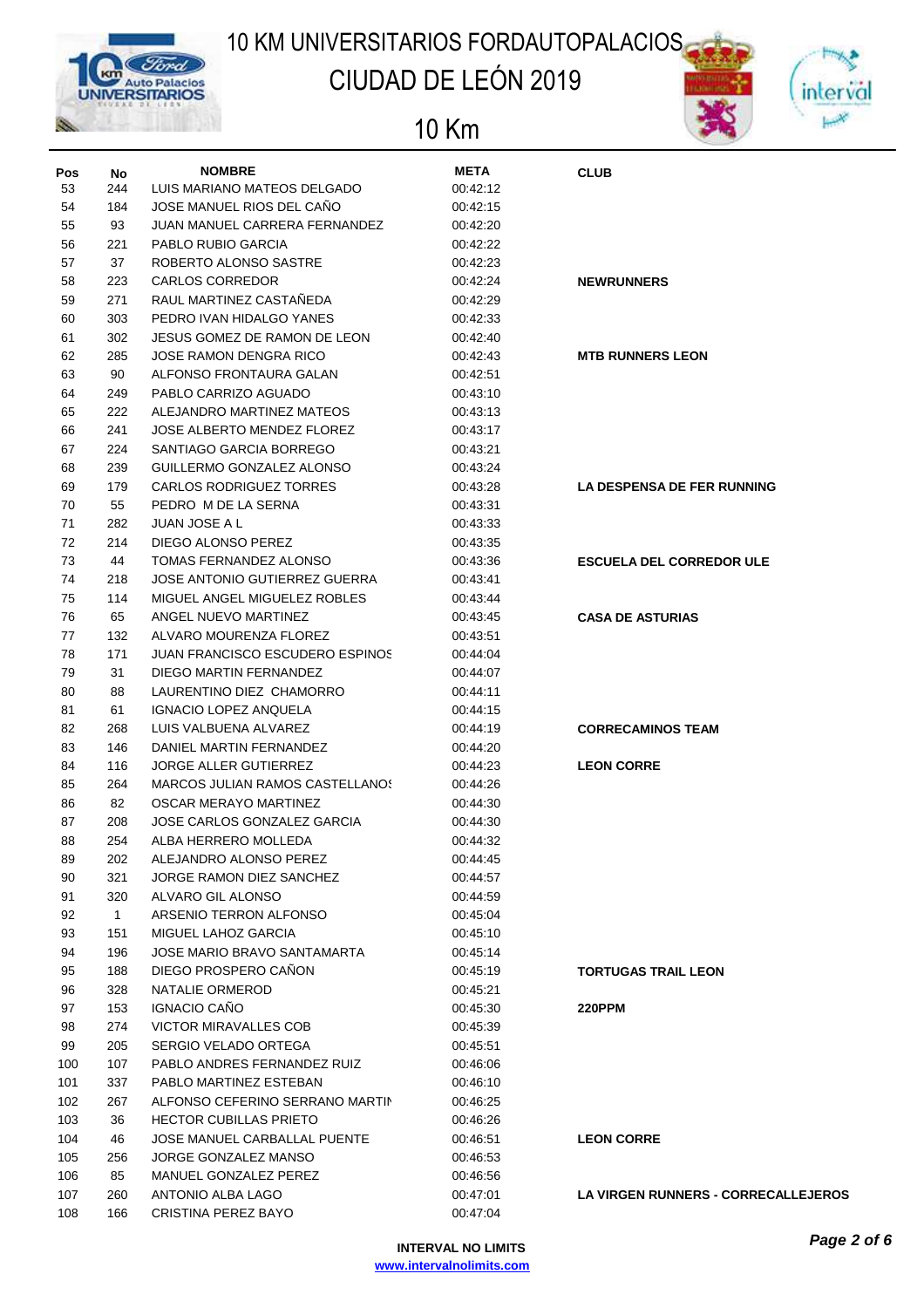

## CIUDAD DE LEÓN 2019



| Pos | No  | <b>NOMBRE</b>                       | <b>META</b> | <b>CLUB</b>                 |
|-----|-----|-------------------------------------|-------------|-----------------------------|
| 109 | 147 | <b>ISABEL GONZALEZ DE ABAJO</b>     | 00:47:05    | <b>RACING LEON</b>          |
| 110 | 270 | LUCHO DB                            | 00:47:10    |                             |
| 111 | 240 | <b>JUSUS RODRIGUEZ RAMOS</b>        | 00:47:13    |                             |
| 112 | 118 | <b>SANTI GARCIA</b>                 | 00:47:13    |                             |
| 113 | 257 | LUCIA GOMEZ VILLAVERDE              | 00:47:15    |                             |
| 114 | 259 | ROBERTO VEGA GORDON                 | 00:47:21    |                             |
| 115 | 225 | CARLOS GONZALEZ VEGUE               | 00:47:27    |                             |
| 116 | 57  | SANTIAGO NUÑEZ BAEZ                 | 00:47:32    |                             |
| 117 | 326 | ROBERTO BARROSO MARTINEZ            | 00:47:38    |                             |
| 118 | 336 | <b>CARLOS TASCON RIVERO</b>         | 00:47:39    |                             |
| 119 | 334 | <b>HECTOR PAREDES SUAREZ</b>        | 00:47:54    |                             |
| 120 | 253 | JUAN LUIS SANCHEZ GONZALEZ          | 00:47:54    |                             |
| 121 | 68  | PEDRO JOSE AGUADO RODRIGUEZ         | 00:47:57    |                             |
| 122 | 220 | <b>JORGE FERRERO ROBLA</b>          | 00:47:57    |                             |
| 123 | 238 | <b>MARIA LOPEZ BENITO</b>           | 00:47:57    |                             |
| 124 | 332 | ALVARO NOVOA RODRIGUEZ              | 00:47:58    |                             |
| 125 | 87  | <b>WEZIO BATISTA ALVES</b>          | 00:48:01    |                             |
| 126 | 195 | JOSE MANUEL CENDON SILVAN           | 00:48:06    |                             |
| 127 | 141 | BERNARDO CASAS PARAMIO              | 00:48:06    | <b>CASA DE ASTURIAS</b>     |
| 128 | 41  | <b>JESUS BURGO LLAMAS</b>           | 00:48:18    | <b>LEONCORRE</b>            |
| 129 | 119 | VICTOR MIGUEL FUERTES CABALLERO     | 00:48:19    |                             |
| 130 | 120 | TINO DIEZ PINILLA                   | 00:48:20    |                             |
|     | 158 | <b>JOSE MIGUEL UBERO GUERRERO</b>   | 00:48:20    |                             |
| 131 |     |                                     |             | <b>CASA DE ASTURIAS</b>     |
| 132 | 251 | JOSE LUIS SUAREZ GORDON             | 00:48:21    |                             |
| 133 | 23  | ONESIMO ALEJANDRO PEREZ             | 00:48:30    |                             |
| 134 | 269 | RAFAEL PELAZ CUESTA                 | 00:48:31    | <b>CASA ASTURIAS</b>        |
| 135 | 246 | RUBEN FERNANDEZ GONZALEZ            | 00:48:31    |                             |
| 136 | 161 | JOSE OSCAR GONZALEZ CUBILLAS        | 00:48:31    | <b>CLINICA + QUE FISIO</b>  |
| 137 | 92  | JOSE CARLOS GARCIA LOPEZ            | 00:48:32    |                             |
| 138 | 230 | <b>JOAQUIN DIEZ LAIZ</b>            | 00:48:34    |                             |
| 139 | 163 | JAVIER ANTON DE SOTO                | 00:48:35    |                             |
| 140 | 98  | LUIS FRANCISCO GARCIA CABERO        | 00:48:37    |                             |
| 141 | 99  | ESTEBAN MARCELINO FERRERO MARTI     | 00:48:37    |                             |
| 142 | 245 | SERGIO FERNANDEZ GONZALEZ           | 00:48:42    |                             |
| 143 | 283 | <b>VICTOR TROYA</b>                 | 00:48:44    |                             |
| 144 | 64  | CRISTINA TERESA GOMEZ CABALLERO     | 00:48:44    |                             |
| 145 | 101 | MIGUEL LAZO SERRA                   | 00:48:46    |                             |
| 146 | 211 | ALVARO MUÑOZ OLIVA                  | 00:48:49    |                             |
| 147 | 137 | DAVID BLANCO HERRERO                | 00:48:53    |                             |
| 148 | 123 | LOLI GONZALEZ MARTUNRZ              | 00:48:53    | <b>CASA DE ASTURIAS</b>     |
| 149 | 54  | LUIS LOPEZ DIEZ                     | 00:48:58    |                             |
| 150 | 187 | <b>MARCOS NISTAL</b>                | 00:49:00    |                             |
| 151 | 212 | <b>JAVIER RODRIGUEZ SANTOCILDES</b> | 00:49:18    |                             |
| 152 | 247 | PABLO DOMINGUEZ AGUILAR             | 00:49:29    |                             |
| 153 | 117 | CRISTINA GARCIA FERNANDEZ           | 00:49:29    | <b>INTELLIGENT INTERVAL</b> |
| 154 | 160 | SIRO DE LA FUENTE GORGOJO           | 00:49:30    |                             |
| 155 | 105 | RAUL JORGE CHAMOSO                  | 00:49:34    |                             |
| 156 | 79  | ALBA MINGO FUNGUEIRIÑO              | 00:49:41    |                             |
| 157 | 3   | <b>GONZALO SANTOS PARDO</b>         | 00:49:42    |                             |
| 158 | 227 | ALEJANDRO MARMOL MARTINEZ           | 00:49:43    |                             |
| 159 | 200 | CARLOS MANUEL ROCA GOMEZ            | 00:49:51    | <b>LEONCORRE</b>            |
| 160 | 38  | CRISTINA DE CELIS FUERTES           | 00:50:00    |                             |
| 161 | 175 | ANA ISABEL GOMEZ REGUERA            | 00:50:06    | <b>LEON CORRE</b>           |
| 162 | 127 | MARIA TERESA MARTINEZ COCO          | 00:50:17    |                             |
| 163 | 63  | ROLANDO VALENCIA PRIETO             | 00:50:18    |                             |
| 164 | 162 | CONCHI MARTINEZ MORAN               | 00:50:32    | <b>NEWRUNNERS</b>           |
|     |     |                                     |             |                             |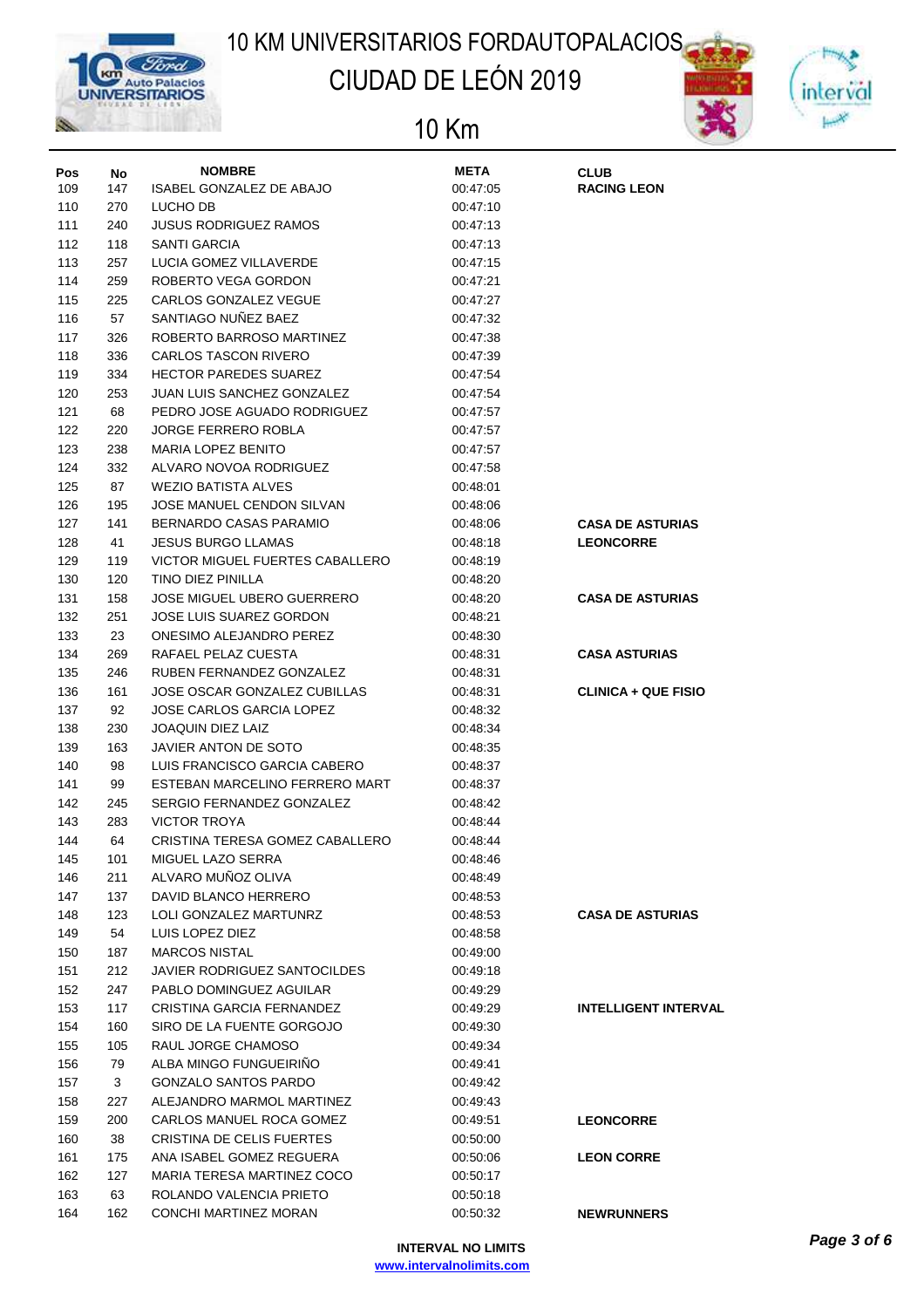

## CIUDAD DE LEÓN 2019





| Pos | No  | <b>NOMBRE</b>                      | <b>META</b> | <b>CLUB</b>                |
|-----|-----|------------------------------------|-------------|----------------------------|
| 165 | 144 | ADRIAN TRANCHE RABANALES           | 00:50:39    |                            |
| 166 | 60  | SECUNDINO LOPEZ PUENTE             | 00:50:46    |                            |
| 167 | 59  | PALOMA LOPEZ FERRERAS              | 00:50:46    |                            |
| 168 | 66  | <b>VICTOR MARTIN MIGUELEZ</b>      | 00:50:48    | <b>TORTUGAS TRAIL LEON</b> |
| 169 | 192 | LIDIA FERNANDEZ GARCIA             | 00:50:48    |                            |
| 170 | 301 | JULIO MARTINEZ ALVAREZ             | 00:50:52    |                            |
| 171 | 75  | RAQUEL VALLADARES CARRERAS         | 00:50:58    | <b>XTREMFIT LEON</b>       |
| 172 | 289 | LUIS GONZALEZ FERNANDEZ            | 00:50:58    |                            |
| 173 | 197 | <b>CARLOS GANZO</b>                | 00:51:00    |                            |
| 174 | 215 | RAUL ALEGRE GONZALEZ               | 00:51:00    |                            |
| 175 | 210 | <b>ENRIQUE DE PRADO</b>            | 00:51:00    |                            |
| 176 | 272 | <b>ANA SANTOS</b>                  | 00:51:04    |                            |
| 177 | 86  | JORGE ALFONSO FERNANDEZ DE CAS/    | 00:51:04    |                            |
| 178 | 181 | JOSE LUIS ALVAREZ MORAN            | 00:51:09    | <b>CAR LA ROBLA</b>        |
| 179 | 108 | <b>IVAN MATEOS ALVAREZ</b>         | 00:51:14    |                            |
| 180 | 189 | <b>EMILIO LOMBAS GUTIERREZ</b>     | 00:51:18    | <b>CAR LA ROBLA</b>        |
| 181 | 177 | PEDRO EDUARDO FERNANDEZ FERNAN     | 00:51:22    | <b>220PPM</b>              |
| 182 | 74  | BARBARA KRAWCZYK                   | 00:51:24    |                            |
| 183 | 69  | <b>SERGIO NISTAL PRIETO</b>        | 00:51:24    |                            |
| 184 | 154 | LILIANA RODRIGUEZ PANEDA           | 00:51:26    |                            |
| 185 | 48  | IVAN CABALLERO HURTADO             | 00:51:35    |                            |
|     | 42  | KIKO REDONDO ROBLES                | 00:51:35    |                            |
| 186 |     | LUIS ALBERTO LOPEZ PIÑERO          |             |                            |
| 187 | 121 |                                    | 00:51:41    |                            |
| 188 | 142 | ROBERTO SUAREZ DIEGUEZ             | 00:51:42    |                            |
| 189 | 315 | ENRIQUE ALEGRE GUTIERREZ           | 00:51:50    |                            |
| 190 | 145 | ZOE SAIZ                           | 00:51:50    |                            |
| 191 | 139 | LUIS FERNANDEZ CABEZAS             | 00:51:51    |                            |
| 192 | 325 | REBECA CRESPO MENENDEZ             | 00:52:03    |                            |
| 193 | 290 | <b>CESAR FERNANDEZ</b>             | 00:52:39    |                            |
| 194 | 242 | <b>ERASMO MENDEZ UGIDOS</b>        | 00:52:40    |                            |
| 195 | 109 | ROBERTO SUAREZ PEREZ               | 00:52:43    |                            |
| 196 | 83  | ROSARIO GONZALEZ MELON             | 00:52:45    |                            |
| 197 | 277 | MARIA ALVAREZ ARGUESO              | 00:53:01    | <b>LEON CORRE</b>          |
| 198 | 243 | <b>FRANCISCO GARCIA GARCIA</b>     | 00:53:03    |                            |
| 199 | 234 | FERNANDO ARROYO BENAVIDES          | 00:53:07    |                            |
| 200 | 199 | PALOMA GARCIA LOZANO PUENTE        | 00:53:08    | <b>LEONCORRE</b>           |
| 201 | 62  | MARIA GARCIA BEDIA                 | 00:53:18    |                            |
| 202 | 47  | <b>EMILIO QUITERIO</b>             | 00:53:19    |                            |
| 203 | 50  | LAURA ZAMORA CASADO                | 00:53:32    |                            |
| 204 | 329 | JOSE QUIJADA CASTAÑO               | 00:53:33    |                            |
| 205 | 330 | JAVIER FERNANDEZ GARCIA            | 00:53:33    |                            |
| 206 | 164 | JAVIER CACHON TRAVESEDO            | 00:53:43    |                            |
| 207 | 51  | INMA ARRIBAS CANTERA               | 00:53:46    |                            |
| 208 | 178 | MIGUEL MONCADA ROLDAN              | 00:53:53    |                            |
| 209 | 281 | NINA PRIETO FARELO                 | 00:53:59    | <b>NEWRUNNERS</b>          |
| 210 | 280 | <b>JUAN JOSE PRIETO BARRIENTOS</b> | 00:53:59    | <b>NEWRUNNERS</b>          |
| 211 | 327 | MIGUEL DIEZ CAMPELO                | 00:54:00    |                            |
| 212 | 297 | VICENTE RIEGO CORUJEDO             | 00:54:12    |                            |
| 213 | 296 | FRANCISCO JOSE DIEZ ALONSO         | 00:54:15    |                            |
| 214 | 40  | CARLOS EZQUERRO SAENZ              | 00:54:28    |                            |
| 215 | 140 | MIGUEL FERNANDEZ GUTIERREZ         | 00:54:37    |                            |
| 216 | 262 | HOLANDA GANDARA-LLORENTE           | 00:54:39    |                            |
| 217 | 72  | JOSE ANTONIO VAZQUEZ ALONSO        | 00:54:40    |                            |
| 218 | 279 | MIGUEL LAFUENTE GALINDO            | 00:54:52    |                            |
| 219 | 324 | <b>JULIA PEREZ PALACIO</b>         | 00:55:03    |                            |
| 220 | 323 | DAVID GARCIA FERNANDEZ             | 00:55:03    |                            |
|     |     |                                    |             |                            |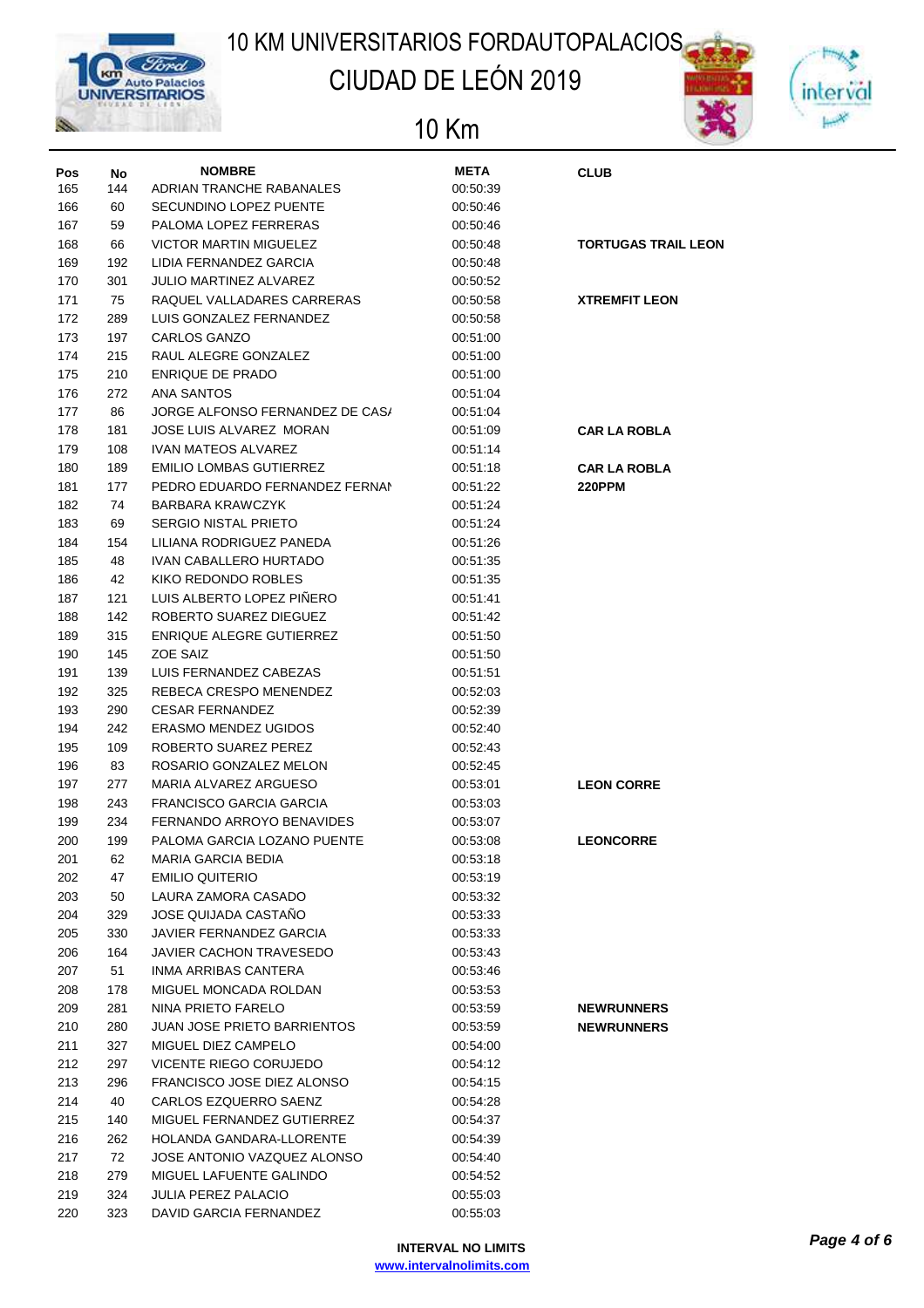

## CIUDAD DE LEÓN 2019



| Pos        | No         | <b>NOMBRE</b>                                            | <b>META</b>          | <b>CLUB</b>              |
|------------|------------|----------------------------------------------------------|----------------------|--------------------------|
| 221        | 4          | <b>JUAN FREGENEDA GANDES</b>                             | 00:55:13             |                          |
| 222        | 250        | BEATRIZ CARDO GONZALEZ                                   | 00:55:19             |                          |
| 223        | 45         | PABLO SANCHEZ BELVER                                     | 00:55:21             |                          |
| 224        | 130        | <b>VICTOR PARRILLA DEL RIO</b>                           | 00:55:21             |                          |
| 225        | 131        | LUCIA DOMINGUEZ RODRIGUEZ                                | 00:55:22             |                          |
| 226        | 122        | ANGELES ALVAREZ                                          | 00:55:34             |                          |
| 227        | 106        | <b>MARIA ALVAREZ</b>                                     | 00:55:34             |                          |
| 228        | 286        | SORAYA DE LA FUENTE MOLINA                               | 00:55:35             |                          |
| 229        | 291        | <b>CESAR FERNANDEZ BUITRON</b>                           | 00:55:35             | <b>TROTARIEGOS</b>       |
| 230        | 100        | ROBERTO WEIGAND MUÑOZ                                    | 00:55:35             | <b>NO HAY GÜEVOS TIN</b> |
| 231        | 190        | ANDRES RODRIGUEZ LOPEZ                                   | 00:55:41             |                          |
| 232        | 309        | ANGEL MARTINEZ FERRERAS                                  | 00:55:54             |                          |
| 233        | 298        | CRISTIAN ISMAEL ZORRILLA DE LA CRU                       | 00:55:54             |                          |
| 234        | 71         | <b>FELIX HERRERO MERA</b>                                | 00:56:02             |                          |
| 235        | 219        | ELENA HERRERO MORAN                                      | 00:56:05             | <b>CASA DE ASTURIAS</b>  |
| 236        | 265        | <b>JESUS MONTERO</b>                                     | 00:56:05             |                          |
| 237        | 95         | MARISOL DE LA FUENTE CUERVO                              | 00:56:05             | <b>CASA DE ASTURIAS</b>  |
| 238        | 183        | ESPERANZA MARTINEZ GAITERO                               | 00:56:29             |                          |
| 239        | 182        | MANUEL RODRIGUEZ LOPEZ                                   | 00:56:29             |                          |
| 240        | 261        | RAFAEL RODRIGUEZ AMIGO                                   | 00:57:07             |                          |
| 241        | 236        | RICARDO VILLAREAL                                        | 00:57:07             |                          |
| 242        | 33         | NADIA FERNANDEZ                                          | 00:57:08             |                          |
| 243        | 125        | EDUARDO HERNANDEZ                                        | 00:57:44             |                          |
| 244        | 81         | PAULA SUAREZ ALVAREZ                                     | 00:57:47             |                          |
| 245        | 300        | EDUARDO ROY RAMIREZ                                      | 00:58:00             |                          |
| 246        | 310        | ANDREA ALONSO VIDAL                                      | 00:58:00             |                          |
| 247        | 113        | PALOMA GAMBOA                                            | 00:58:01             |                          |
| 248        | 275        | <b>SERGIO M</b>                                          | 00:58:01             |                          |
| 249        | 126        | MIGUEL ANGEL BAYON RODRIGUEZ                             | 00:58:20             |                          |
| 250        | 308        | DIEGO MARTINEZ REDONDO                                   | 00:58:21             |                          |
| 251        | 216        | <b>GUILLE RODRIGUEZ</b>                                  | 00:58:25             |                          |
| 252        | 193        | SARA RODRIGUEZ BUJAN                                     | 00:58:37             |                          |
| 253        | 104        | JAVIER FERNANDEZ VALBUENA                                | 00:58:43             |                          |
| 254        | 103        | <b>GERARDO RIESCO MENENDEZ</b>                           | 00:58:43             |                          |
| 255        | 168        | JOSE MANUEL GONZALO ORDEN                                | 00:58:58             |                          |
| 256        | 169        | <b>ADOLFO GARCIA EMILIO</b>                              | 00:58:59             | <b>VALDEORRAS</b>        |
| 257        | 167        | ANA CARVAJAL URUEÑA                                      | 00:58:59             |                          |
| 258        | 207        | ANA CABEZAS                                              | 00:59:00             |                          |
| 259        | 237        | <b>JESUS BETEGON NICOLAS</b>                             | 00:59:01             |                          |
| 260        | 157        | FERNANDO FRANCO                                          | 00:59:19             |                          |
| 261        | 5          | ANA VEGA DIEZ                                            | 00:59:19             |                          |
| 262        | 134        | SANDRA IGLESIAS FERNANDEZ                                | 00:59:23             |                          |
| 263        | 292        | ROCIO GARCIA                                             | 01:00:30             |                          |
| 264        | 91         | MIGUEL ANGEL BENITEZ ANDRADES                            | 01:00:44             |                          |
| 265        | 314        | ANTONIO DE PEDRO LOPEZ                                   | 01:00:50             |                          |
| 266        | 73         | MARIA JUANA IGLESIAS RONCERO                             | 01:00:52             |                          |
| 267        | 22         | MARISA FERREIRO PEREIRA                                  | 01:00:55             |                          |
| 268        | 322        | LUIS ANGEL TASCON GARCIA                                 | 01:01:01             |                          |
| 269        | 67<br>311  | ESTRELLA CARNERO GARCIA                                  | 01:01:19             |                          |
| 270        |            | SARA REY ANTON                                           | 01:01:20             |                          |
| 271        | 180        | AMAYA ROJO FERNANDEZ<br><b>GREGORIO FERNANDEZ GARCIA</b> | 01:01:39             |                          |
| 272        | 143        |                                                          | 01:01:52             |                          |
| 273<br>274 | 112<br>217 | DAVID FIERRO GONZALEZ<br>BLANCA DEL POZO                 | 01:02:03<br>01:02:14 |                          |
| 275        | 111        | <b>JAVIER CUEVAS PARIENTE</b>                            | 01:02:14             | <b>MTB RUNNERS</b>       |
| 276        | 149        | JAVIER SALAS MARAÑA                                      | 01:02:17             |                          |
|            |            |                                                          |                      |                          |